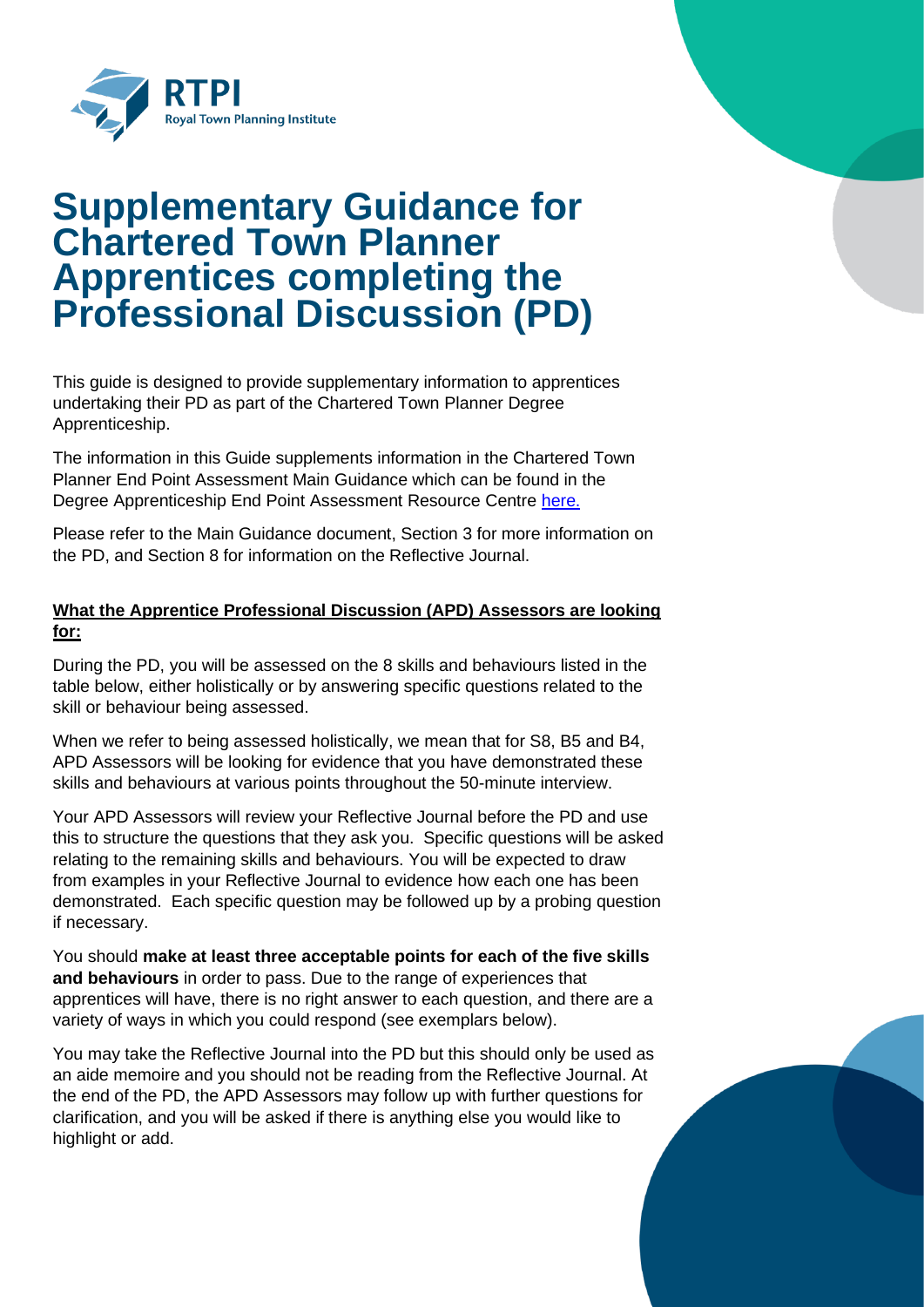

#### **How to arrange the PD**

Following email notification from the RTPI that you have successfully passed through the Gateway, you will be invited to email [epa@rtpi.org.uk](mailto:epa@rtpi.org.uk) and request a date and time for your PD to be scheduled. You will be allocated a date and time with two APD Assessors who will complete the 50-minute recorded PD via the online platform Big Marker. You will be given a minimum of 3 weeks' notice of your PD, during which time you are advised to practise and prepare for the PD by completing a mock discussion(s) and ensuring you know the contents of your Reflective Journal in detail.

#### **On the day**

Prior to logging into the PD, you must

- Ensure you have a dedicated, quiet space with no noise or visual distractions to complete the PD. This should ideally be in the workplace, but if this is not possible and you are working from home then a quiet room with no distractions and where you will not be interrupted.
- It is recommended that you test both your webcam and broadband speed to prior to the discussion. The following testing sites can be used although others are available.
- Webcam/Mic Test Webcam test - [Check camera online \(webcammictest.com\)](https://protect-eu.mimecast.com/s/BhpACPNxjiKrL3uzKf2Q?domain=webcammictest.com/)
- Broadband Speed Test Speedtest by Ookla - [The Global Broadband Speed Test](https://protect-eu.mimecast.com/s/jOo0CQWykfkEwouP4-27?domain=speedtest.net/)

#### **During the PD, you must**

- Ensure you are dressed in appropriate work attire
- Confirm that you are the only person in the room
- Keep your camera on throughout the interview
- Ensure your background is visible
- Show either your passport or driving license as identification to the camera for the APD Assessors to see. If you do not have either document, then please contact the RTPI for a list of alternative acceptable documents.

#### **What to expect after the PD?**

Following the PD, the APD Assessors will agree an outcome and complete an Apprentice Feedback Form which will be returned to RTPI. The feedback form will be reviewed and approved before being sent to you with the overall outcome.

If the outcome is successful, you can progress to submission of the DA-APC when ready, and in advance of the most appropriate submission deadline. In the case of a resit or retake, you need to agree with your employer the best course of action and reapply to undertake another PD in due course.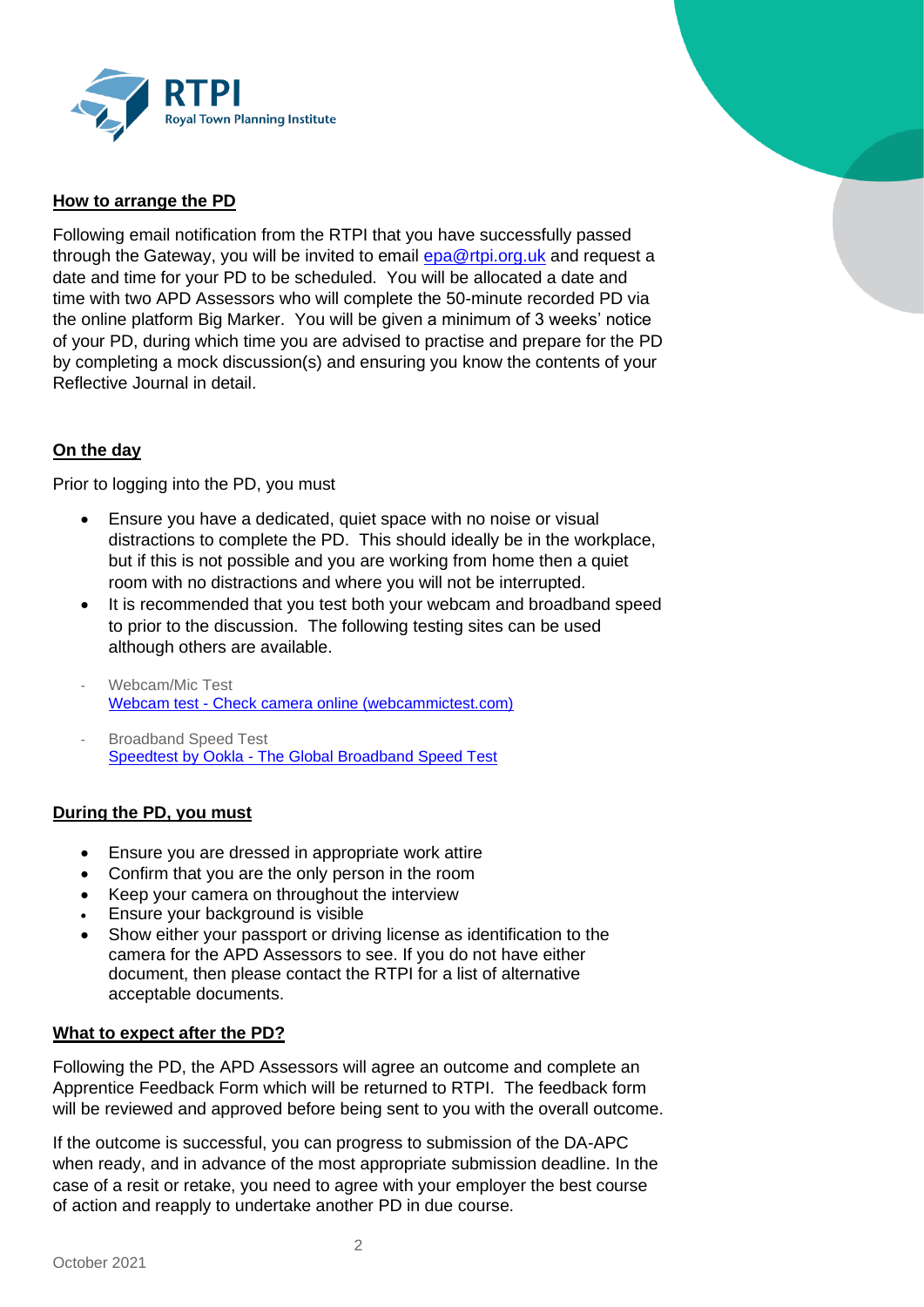

| <b>Skill/Behaviour</b>                                               | APD Assessors are looking for<br>apprentices to:                                                                                                                                                                                                                                                                                                                                    | This skill/behaviour could be<br>successfully demonstrated by the<br>exemplars below. Other<br>appropriate answers can also be<br>accepted.                                                                                                                                                                                                                                                                                                                                                                                                                                                                                                              |
|----------------------------------------------------------------------|-------------------------------------------------------------------------------------------------------------------------------------------------------------------------------------------------------------------------------------------------------------------------------------------------------------------------------------------------------------------------------------|----------------------------------------------------------------------------------------------------------------------------------------------------------------------------------------------------------------------------------------------------------------------------------------------------------------------------------------------------------------------------------------------------------------------------------------------------------------------------------------------------------------------------------------------------------------------------------------------------------------------------------------------------------|
| S3 - Creative vision and design<br>(Specific question)               | Give an example, which shows you<br>have produced a creative and<br>innovative design strategy, policy, or<br>solution to achieve positive design<br>outcomes for stakeholders.<br>This does not have to be a full<br>design strategy but could be a<br>contribution or a solution you have<br>proposed as part of a wider planning<br>proposal which has had a positive<br>impact. | Referring to the principles of good<br>design as set out in national policy<br>guidance<br>Exemplifying how you have ensured<br>that schemes are useful and built to<br>last and are easy to maintain.<br>Describing how you ensured<br>schemes are environmentally<br>efficient and encourage sustainable<br>occupation.<br>Demonstrating that schemes provide<br>a safe and inclusive environment<br>and improve quality of life.<br>Giving examples of how the<br>schemes aim to make people say<br>they are proud of the fact that they<br>visit, live, or work there, because the<br>building or place has real identity,<br>character, and beauty. |
| S5 - Stakeholder management<br>and leadership<br>(Specific question) | Give an example which shows how<br>you have used communication,<br>negotiation, advocacy, or mediation<br>to build positive outcomes for<br>stakeholders or a work project.                                                                                                                                                                                                         | Carrying out regular consultation<br>and engagement, building<br>relationships and trust.<br>Identifying risks and issues quickly,<br>suggesting an appropriate course of<br>action.<br>Knowing when to compromise with<br>stakeholders'<br>Understanding what success will<br>look like for each stakeholder.<br>Ensuring good project governance<br>and establishing clear roles and<br>responsibilities.                                                                                                                                                                                                                                              |
| S6 - Project management                                              | Give an example of a project you<br>have led from start to finish and an<br>explanation of how you evaluated                                                                                                                                                                                                                                                                        |                                                                                                                                                                                                                                                                                                                                                                                                                                                                                                                                                                                                                                                          |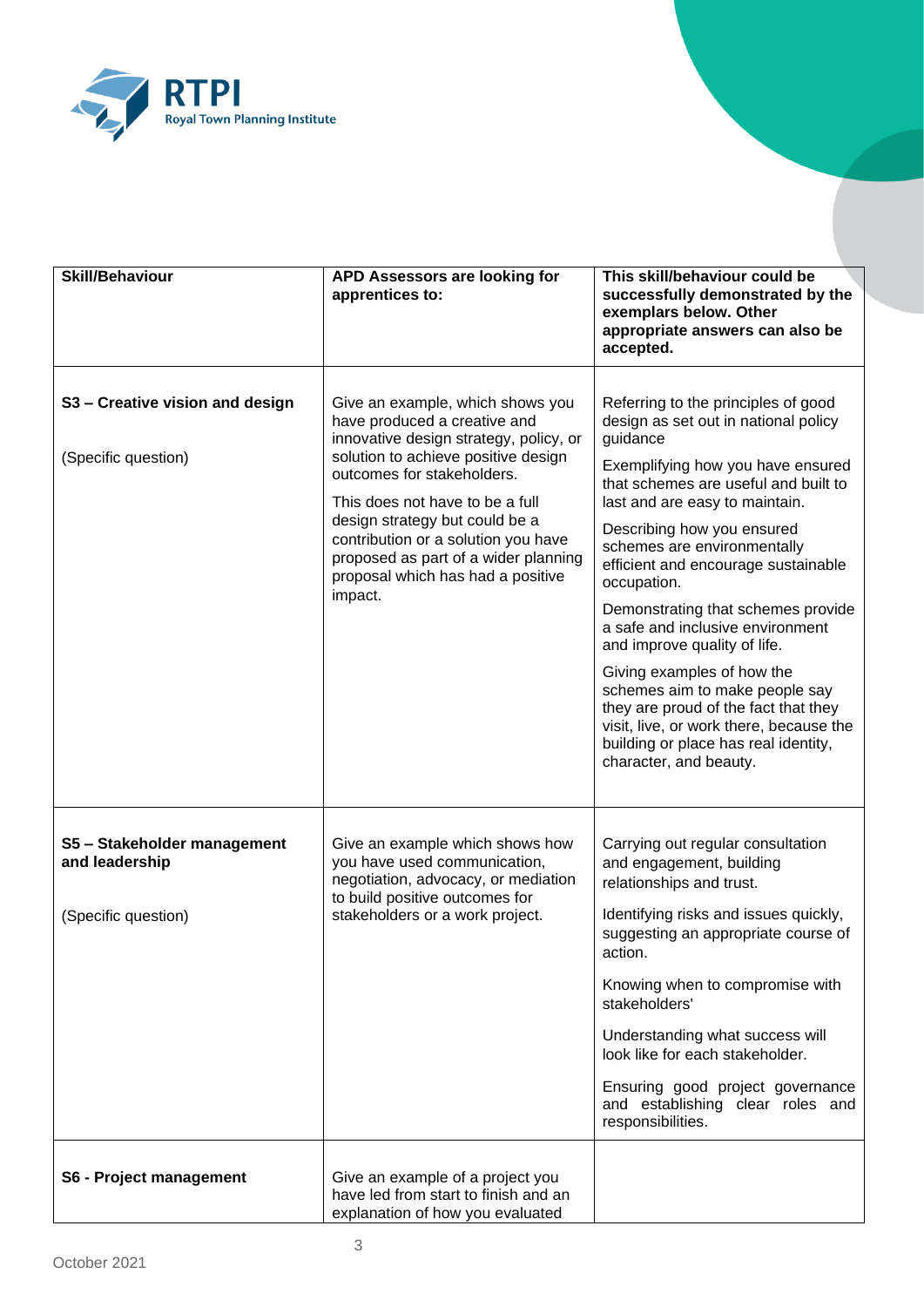

| (Specific question)                                                                                                      | the outcome of the project, identified<br>opportunities for improvement and<br>development. The example should<br>explain how you worked both<br>independently and as part of a team.<br>You should also explain how you<br>managed your work and time. | Referring to a specific project<br>management life cycle you have<br>used<br>Outlining a project, you have<br>managed, large or small, internally<br>or externally<br>Describing which parts, you were<br>specifically responsible for<br>Knowing what the impacts of the<br>project were on the wider community<br>Outlining what you learnt from the<br>project management                                                                                                                                                                                                                |
|--------------------------------------------------------------------------------------------------------------------------|---------------------------------------------------------------------------------------------------------------------------------------------------------------------------------------------------------------------------------------------------------|---------------------------------------------------------------------------------------------------------------------------------------------------------------------------------------------------------------------------------------------------------------------------------------------------------------------------------------------------------------------------------------------------------------------------------------------------------------------------------------------------------------------------------------------------------------------------------------------|
| S7 - Collaborative and<br>multidisciplinary working<br>(Specific question)                                               | Give an example, which shows how<br>you have worked in partnership with<br>other disciplines to achieve positive<br>outcomes for stakeholders. You<br>should also explain how you have<br>demonstrated customer and client<br>care.                     | Being able to identify the appropriate<br>partners<br>Ensuring that partnerships are<br>inclusive and seek to engage<br>everyone during meetings<br>Making sure everyone is clear about<br>the objectives of the project and has<br>the capacity to deliver outcomes.<br>Having the ability to take a strategic<br>view and to understand and promote<br>the wide range of key issues and<br>interests of the stakeholders.<br>Ensuring partners can seek the buy-<br>in of other experts and interested<br>stakeholders and are committed to<br>exploring new ways of working<br>together. |
| <b>B3 - Reliability, integrity and</b><br>confidentiality on work related<br>and personal matters<br>(Specific question) | You should give examples, which<br>show you respect confidentiality on<br>work related and personal matters.<br>The example may refer to the<br>appropriate use of social media and<br>information systems.                                             | Reference must be made to the<br><b>RTPI Code of Professional</b><br><b>Conduct and its five Core</b><br>Principles highlighting that of<br>competence, honesty, and<br>integrity.<br>Discussing elements of integrity from<br>the Code for example:<br>Members must take all<br>reasonable steps to ensure that their<br>private, personal, political and<br>financial interests do not conflict with<br>their professional duties.<br>Members must take all<br>reasonable precautions to ensure                                                                                           |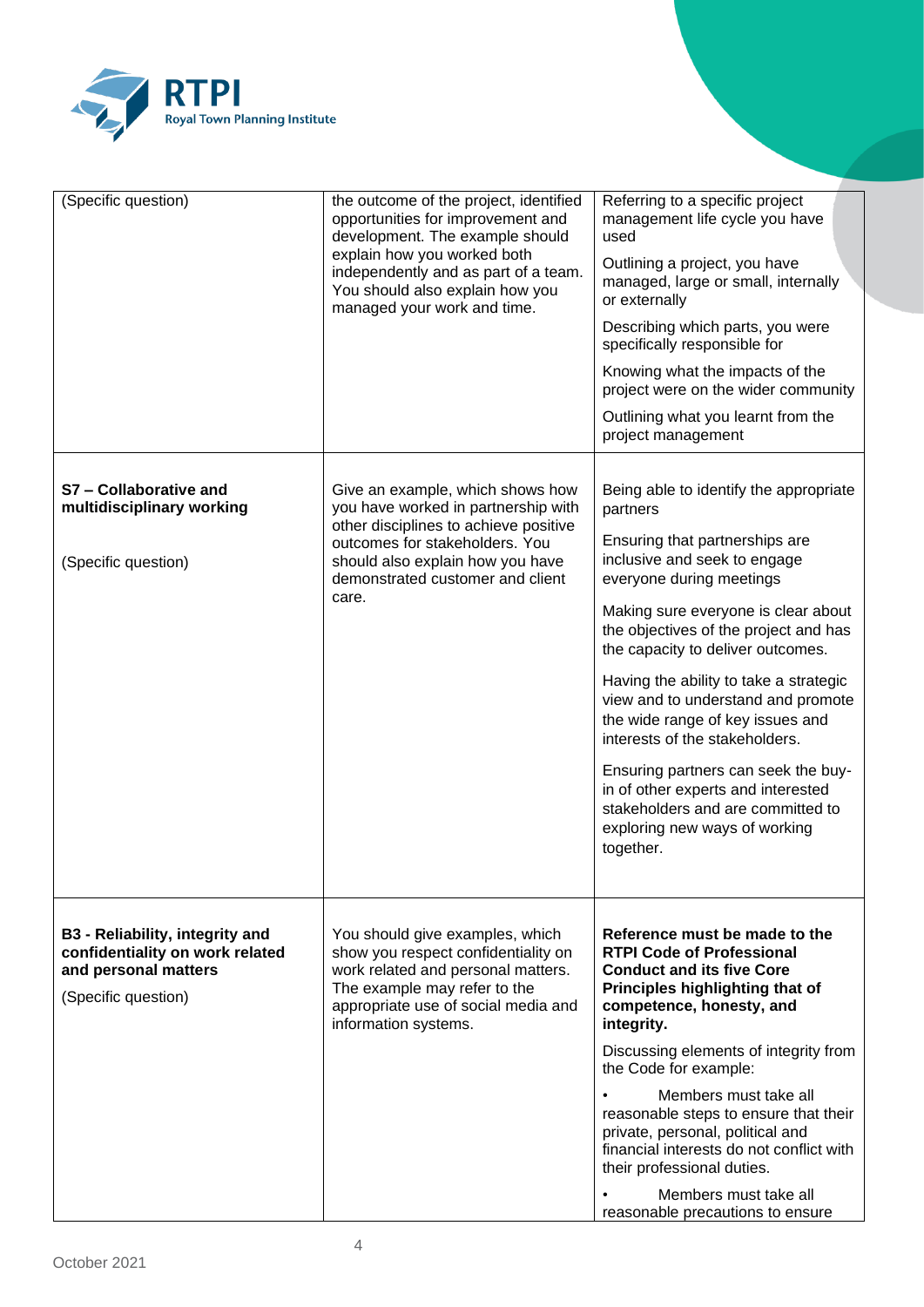

|  | that no conflict of duty arises<br>between the interests of one<br>employer, client or business<br>associate and the interests of<br>another.                                             |
|--|-------------------------------------------------------------------------------------------------------------------------------------------------------------------------------------------|
|  | Members must not disclose<br>or use to the advantage of<br>themselves, their employers or<br>client's information acquired in<br>confidence in the course of their<br>work.               |
|  | Members must not offer or<br>accept inducements, financial or<br>otherwise, to influence a decision or<br>professional point of view with<br>regards to planning matters.                 |
|  | Members must disclose to<br>their employers or clients any offers<br>of inducements, discounts, gifts or<br>commissions received from any third<br>parties in connection with their work. |